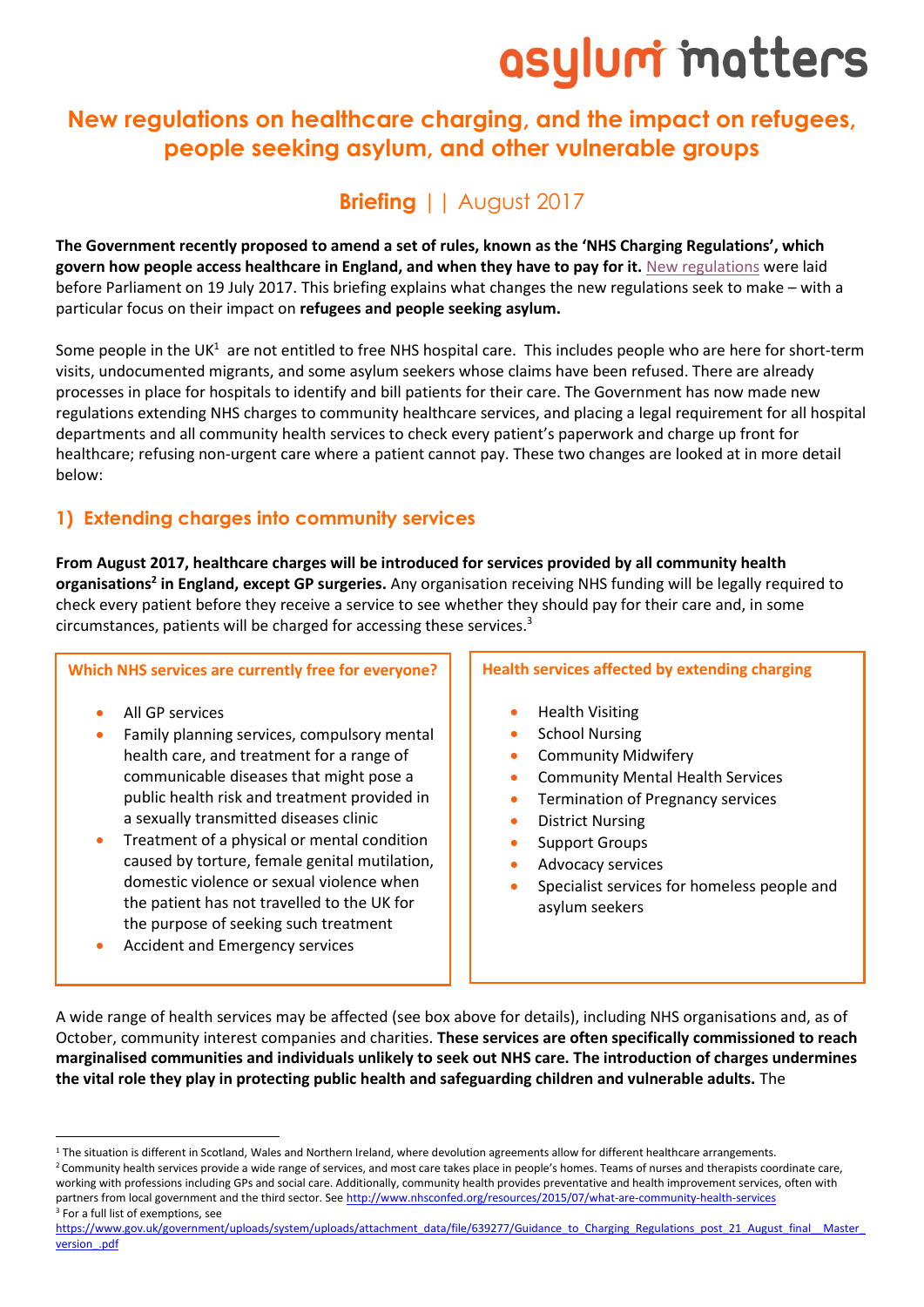Government has made multiple commitments to carry out an assessment of the unintended consequences of extending NHS charges on vulnerable people, pregnant women and children<sup>4</sup>, but this has not happened.

### As we read the regulations, **public health services commissioned through Local Authorities, which include public mental health and drug and alcohol services, will also be affected.**

While the regulations do not alter the fact that GP services and Accident and Emergency<sup>5</sup> services are currently free to all, the [Department of Health have indicated](https://www.gov.uk/government/uploads/system/uploads/attachment_data/file/590027/Cons_Response_cost_recovery.pdf) this may be subject to review at a later date.

## **2) Introduction of upfront charging**

**From October, every hospital department in England will be legally required to check every patient's paperwork before treating them, to see whether they are an overseas visitor or undocumented migrant and should be charged for their care.** Every patient, British citizen or person under immigration control, will be asked about their residency status and will need to prove they are entitled to free NHS care. Pilots requesting all patients to provide two forms of identity prior to appointments are being carried out in 20 hospital trusts across England. The obligation to check patient paperwork applies to services exempt from charging on public health grounds, such as infectious disease departments and HIV clinics.

If a patient cannot prove that they are entitled to free care, they will receive an estimated bill for their treatment and will have to pay it in full before they receive any treatment other than that which is 'urgent' or 'immediately necessary', as defined by doctors on a case-by-case basis.

The regulations also introduce an obligation on trusts to record that a patient is not entitled to free NHS secondary care against that patient's NHS number. Both this measure, and up-front charging, were not included in Department of Health's 2016 consultation on NHS cost recovery and as such have not received public scrutiny.

**These changes have been laid before parliament and will become law without debate unless there is an objection from either House.**

## **What does this mean for refugees and people seeking asylum?**

**Refugees and people seeking asylum are exempt from paying for treatment. However, refused asylum seekers have different entitlements.** Those in receipt of some form of statutory support (Home Office Section 4/ Section 95 support or Local Authority support) are entitled to free care. However, in England, refused asylum seekers who are not in receipt of support are currently chargeable for secondary (hospital) care, unless they started their course of treatment prior to being refused or qualify for a treatment based exemption (for example, they are HIV positive).<sup>6</sup> The situation is different in Scotland[, Wales](http://www.compas.ox.ac.uk/media/WalesBriefing-Access_to_Healthcare.pdf) and Northern Ireland, where the devolved governments have seen fit to ensure refused asylum seekers can still receive healthcare for free.

### **Under the new regulations, refused asylum seekers would become chargeable for a range of community health services in England, and would also be subject to up-front charging for non-urgent care.**

Even under the current system, it is difficult for health services to accurately identify who is chargeable under the regulations and who is exempt, particularly when the immigration status of individuals regularly changes over time. Those who are most adversely affected are often the most vulnerable, who have little understanding of their rights or ability to advocate for themselves and navigate the NHS, particularly without a translator.

1

<sup>4</sup> Department of Health made these commitments following recommendations by Home Affairs Committee and Major Projects Authority (both in 2015) that such evaluations took place before cost recovery was extended to other areas of the NHS.

<sup>&</sup>lt;sup>5</sup> However, this does not extend to inpatient care, so a patient presenting at A&E who is then admitted to hospital may be charged for the treatment they receive.

<sup>6</sup> For a full list of exemptions, see

https://www.gov.uk/government/uploads/system/uploads/attachment\_data/file/639277/Guidance\_to\_Charging\_Regulations\_post\_21\_August\_final\_\_Master version .pdf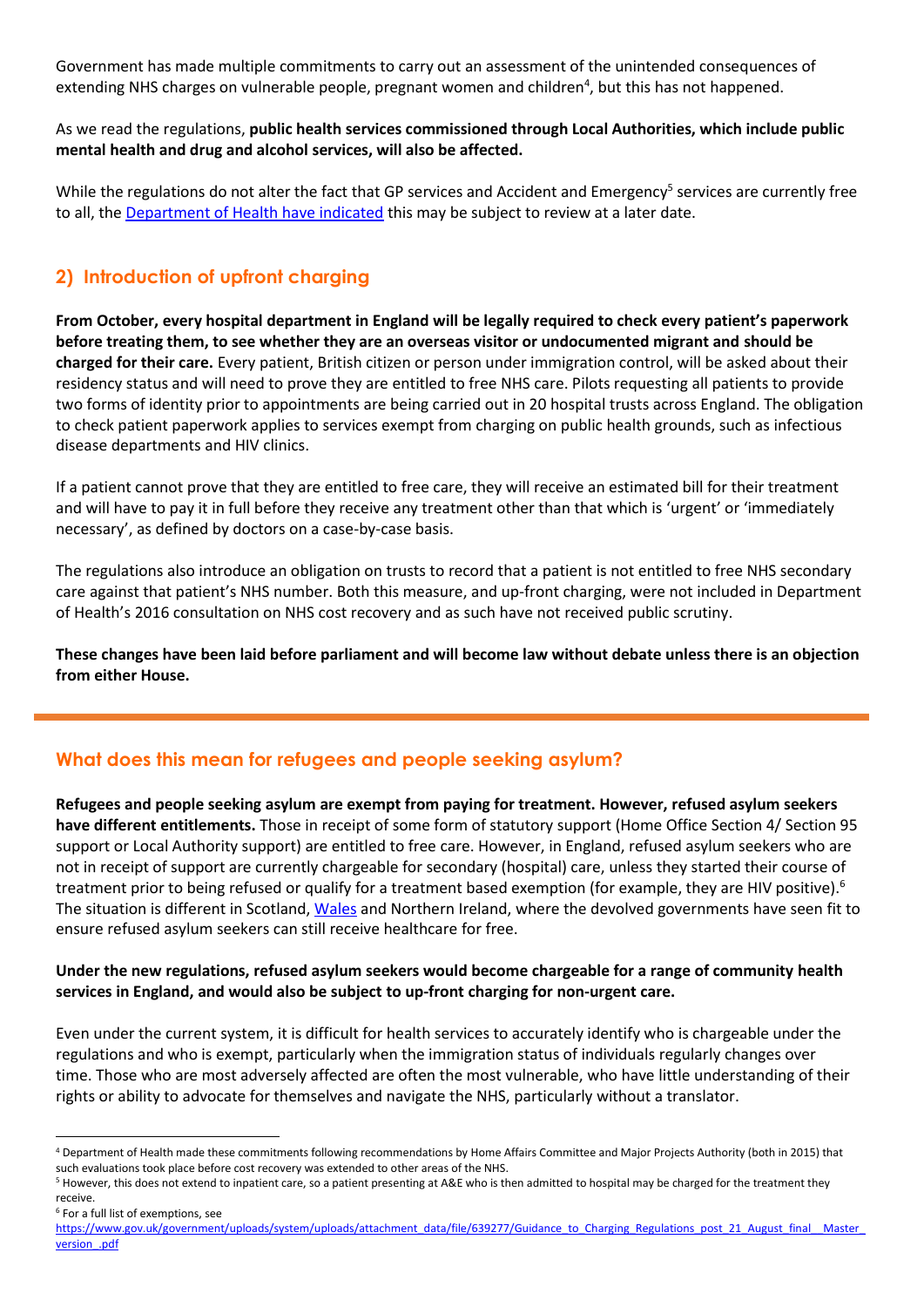**The result has been that all too often, even those who are exempt from charging - such as refugees and asylum seekers – are wrongly denied or charged for treatment, or deterred from accessing treatment altogether for fear of being charged.** We are concerned that new plans to extend the charging mechanisms within the NHS will further deter people seeking refugee protection from accessing the healthcare they need.

**Our key concerns about regulations to extend charging into community care settings, and introduce up-front charging are:**

- Up-front charging and the need to present paperwork proving eligibility for free care will increase barriers *to healthcare for refugees, asylum-seekers and other vulnerable groups:* There is a risk that healthcare, including lifesaving care, may be withheld from refugees and asylum seekers who are entitled to free care because they do not have easy access to paperwork and passports to prove entitlement. Other vulnerable groups, such as victims of trafficking, homeless people, elderly people, and those living with mental health conditions are also likely to be affected.
- *Preventing hard-to-reach communities from accessing essential services will lead to increased health inequalities:* Any NHS funded organisation – including charities – that provides community based services such as termination of pregnancy services and community mental health services, will be legally required to check the eligibility of patients and, in some circumstances, charge patients. These services are often specifically commissioned to reach marginalised communities and individuals unlikely to seek out NHS care. The introduction of charges undermines the vital role they play in safeguarding children and vulnerable adults, and will result in increased health inequalities.
- The extension of charging will have dire consequences for refused asylum seekers: Denying healthcare doesn't make health problems go away. Due to their experiences in their country of origin, their journey to the UK, and sometimes their experience in the UK asylum system, people seeking asylum often have particular physical and mental health needs. Additionally, the poverty, homelessness and social isolation faced by many refused asylum seekers can exacerbate existing health conditions. With no permission to work in the UK, they are unlikely to have any means of paying for health services, and will be deterred from accessing even those services that are free for public health reasons due to fear of being charged at a later date, or being identified by the Home Office. Both the Welsh and Scottish governments, and Northern Irish Assembly have seen fit to exempt this group from charging.
- **These measures will further undermine public health:** Taken together, the extension of charging into community care services, coupled with the likelihood that public health services commissioned through Local Authorities – such as drug and alcohol services - will also be affected by the regulations, mean that access to immunisation programmes, early diagnosis of communicable diseases, and other preventative care programmes which protect us all will be undermined.
- All this will cost the NHS more money: The Government has not carried out a full and robust assessment of the impact and cost of the new charging regime. The anticipated financial [saving for the NHS is small](https://www.gov.uk/government/uploads/system/uploads/attachment_data/file/630516/Cost_Recovery_IA.pdf) (£200,000 a year), based on little evidence and likely to be overestimated. For example, it is estimated community services face a cost of up to £13.64 per provider per year<sup>7</sup> to cover the retraining of staff and associated administrative costs of implementing the cost recovery programmes, but this fails to properly to take into consideration additional administrative time to check paperwork. In addition, the confusion around eligibility will result in late diagnosis and treatment amongst groups most at risk, with significant long-term costs to the NHS, particularly when considering emergency interventions undertaken after an individual's health has deteriorated and they require urgent or immediately necessary treatment.<sup>8</sup> A case study from Northern Ireland during the period when migrants were charged for primary and secondary healthcare illustrates this point: An asylum seeker could not get access to an inhaler for her asthma after her asylum application was rejected. She consequently became so ill that she was admitted to the Intensive Care unit at Belfast hospital in November 2012 and had to stay in hospital for five days before being discharged. In her case, the cost of a prescription would have been £12.87, while the cost of a visit to A&E by ambulance and five days in hospital was £1,508.<sup>9</sup>

1

<sup>7</sup> Ben Gershlick, Zoe Firth. *Briefing: Provision of community care: who, what, how much?* The Health Foundation. April 2017.

*NHS Confederation*. "Key statistics on the NHS". Last updated: 14 / 7 / 2017 10 am. Retrieved 07 / 08 / 2017 from: [http://www.nhsconfed.org/resources/key](http://www.nhsconfed.org/resources/key-statistics-on-the-nhs)[statistics-on-the-nhs](http://www.nhsconfed.org/resources/key-statistics-on-the-nhs)

 $^8$  Research by the National Audit Office confirmed that early diagnosis and intervention provides significant long term savings (31 January 2013, HC683 Session 2012-13).

<sup>9</sup> Northern Ireland Law Centre, *Policy briefing: Accessing healthcare for migrant groups*, June 2013, page 5